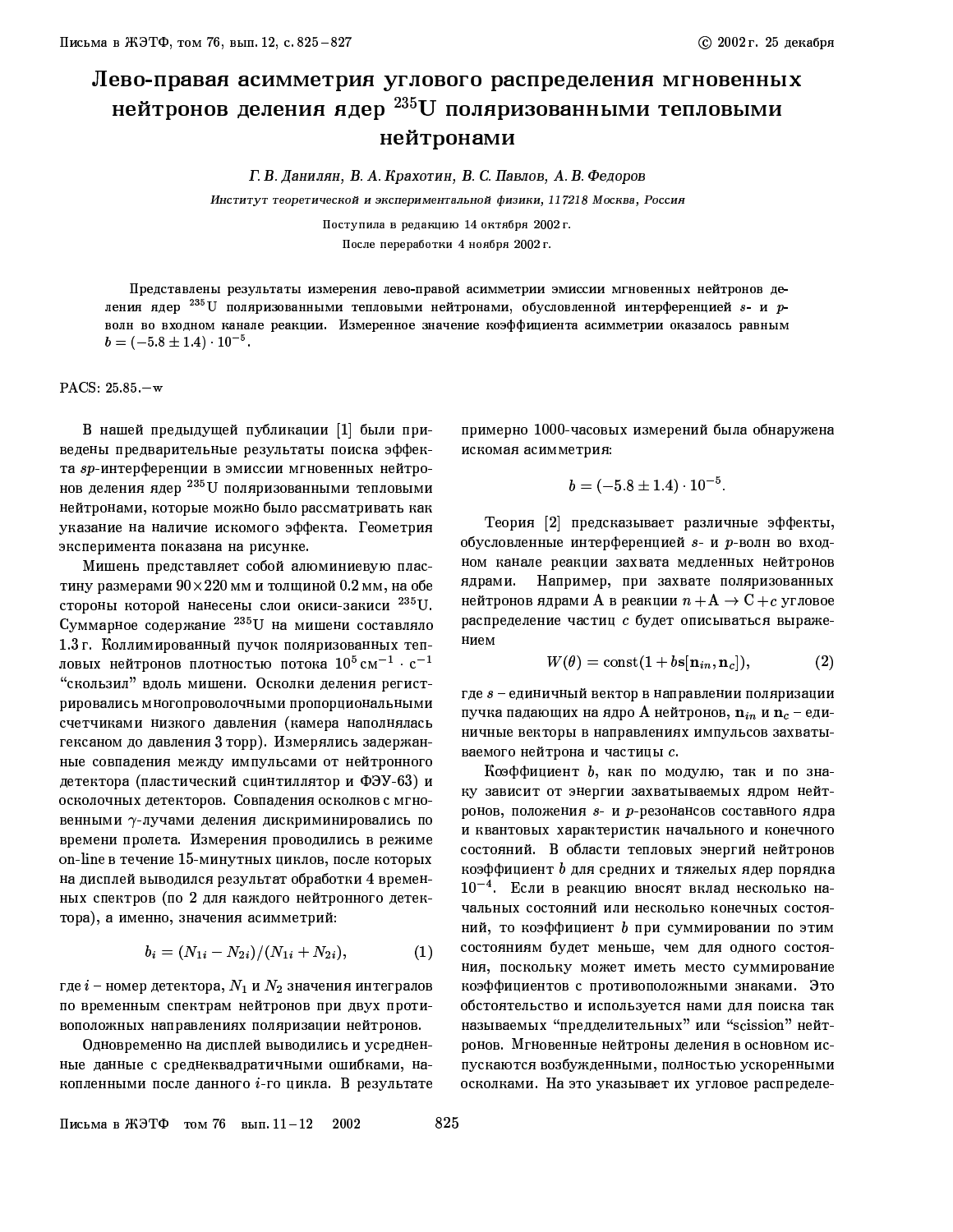

Геометрия эксперимента:  $U$  – мишень  $^{235}$ U;  $f$  – детекторы осколков деления;  $n_1$ ,  $n_2$  - детекторы мгновенных нейтронов деления;  $s$  - направление поляризации пучка тепловых нейтронов, падающих на мишень перпендикулярно плоскости рисунка. Направление поляризации ежесекундно реверсировалось

ние, вытянутое вдоль оси деления, то есть, вдоль импульсов осколков деления, что является следствием сложения скоростей. Однако некоторая доля мгновенных нейтронов имеет почти сферически симметричное угловое распределение, что свидетельствует о том, что они испускаются возбужденным ядром до его разрыва на два осколка. Экспериментальные данные о доле таких нейтронов крайне противоречивы: от 3 % до 35 % [3].

Существуют различные предположения относительно механизма эмиссии предделительных нейтронов. Возможна эмиссия нейтронов при "спуске" от седловой точки к конфигурации ядра непосредственно перед разрывом "шейки", соединяющей два будущих осколка. В этой связи следует обратить внимание на процесс деления, условно принятый называть "тройным" делением, когда кроме двух осколков испускаются еще легкие заряженные частицы  $(p, p)$ d, t, <sup>3</sup>He,  $\alpha$ , <sup>5</sup>He и т.д.). Угловые и энергетические распределения этих частиц являются следствием их фокусировки и ускорения в кулоновском поле двух осколков, и, следовательно, они появляются в области между осколками. Наиболее вероятно, что они испускаются "шейкой" в процессе ее "остывания". Очевидно, что нет никаких запретов эмиссии по тому же механизму и нейтронов. Более того, в отличие от заряженных частиц, для нейтронов не существует кулоновского барьера, и, следовательно, вероятность эмиссии нейтронов должна быть много больше вероятности эмиссии протонов. Если это действительно так, то процесс деления, сопровождающийся эмиссией нейтронов из "шейки", можно было бы считать "нейтральной компонентой" тройного деления ядер.

Не так давно Сотрудничеством ИТЭФ, Тюбингенский университет, Дармштадский технический университет, ПИЯФ, Курчатовский институт и Институт Лауэ-Ланжевена в поисковом эксперименте, поставленном на пучке поляризованных холодных нейтронов высокопоточного реактора ИЛЛ, была обнаружена лево-правая асимметрия эмиссии  $\alpha$ -частиц тройного деления ядер 233 U и 235 U относительно плоскости, определяемой векторами поляризации нейтронов, индуцирующих деление, и импульса легкого осколка [4,5]. Измеренное значение коэффициента асимметрии оказалось порядка  $10^{-3}$ . Однако учет степени поляризации делящегося ядра может увеличить это значение до  $10^{-2}$ . Обнаруженная асимметрия может быть описана выражением:

$$
W = \text{const}(1 + D\mathbf{s}[\mathbf{n}_{lf}, \mathbf{n}_{\alpha}]),\tag{3}
$$

где  $\mathbf{n}_{lf}$  и  $\mathbf{n}_{\alpha}$  - единичные векторы в направлениях импульсов легкого осколка и длиннопробежной  $\alpha$ -частицы, соответственно.

Как выражение  $(1)$ , так и выражение  $(2)$  формально неинвариантны относительно операции обращения времени. Что касается эффекта sp-интерференции, то из теории следует, что коэффициент  $\bm{b}$  содержит в качестве сомножителя фазу, которая также изменяет свой знак при инверсии времени. Если корреляция (3) обусловлена взаимодействием в конечном состоянии, то и коэффициент  $D$  также должен содержать фазу. К сожалению, процесс тройного деления столь сложен, что едва ли появится строгое теоретическое объяснение обнаруженного явления. Остается только предпринять дальнейшее, более детальное, экспериментальное исследование этой корреляции.

В этой связи представляет интерес выяснить возможную природу взаимодействия в конечном состоянии трех заряженных частиц. Оно может иметь